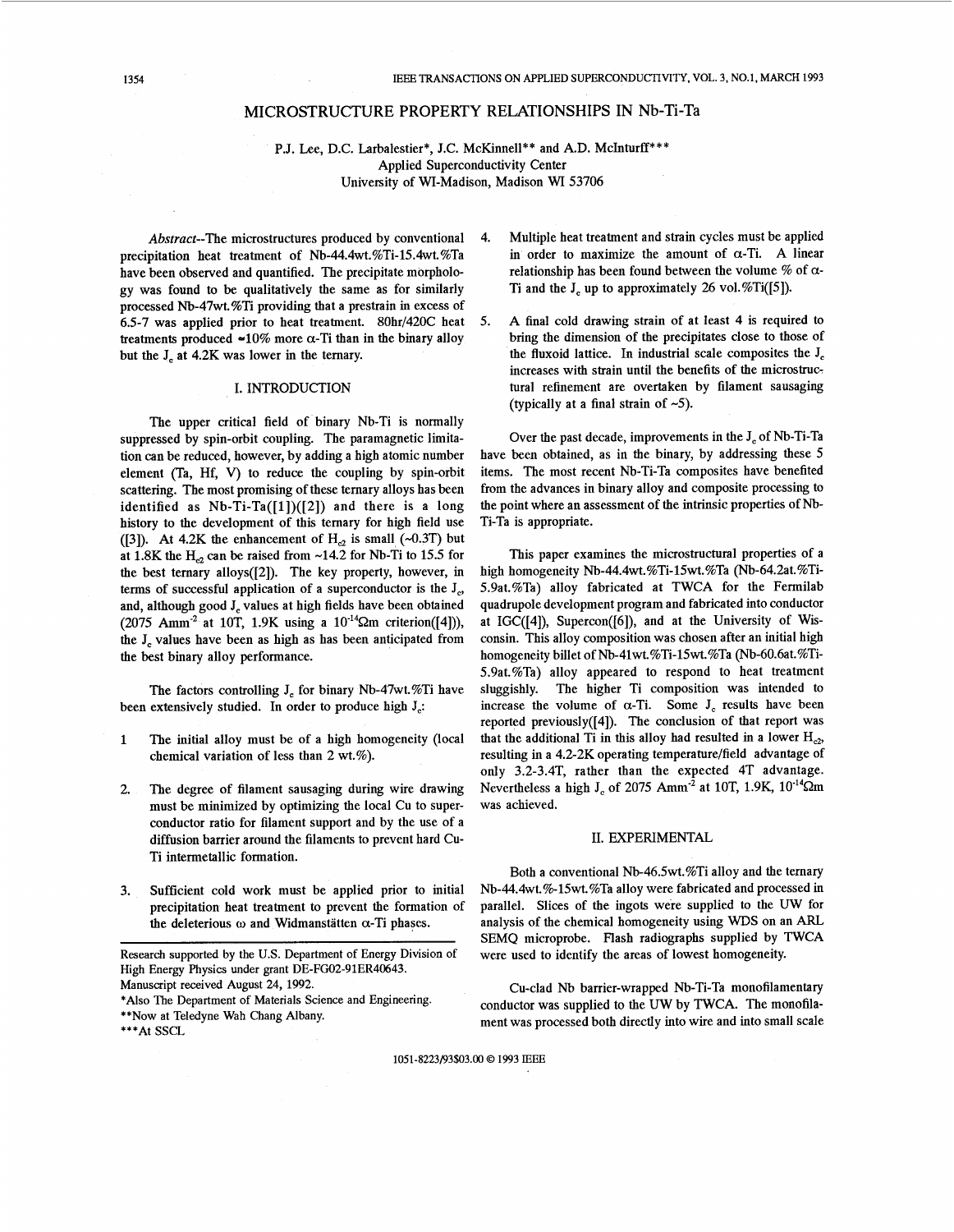1355

| Table 1. Heat Treatment Schedules |  |
|-----------------------------------|--|
|-----------------------------------|--|

| Composite Multi<br>ID<br>or Mono- |          | Strain from final recrystallization anneal and<br>Heat Treatment. |                    |                    |                     |                     |  |
|-----------------------------------|----------|-------------------------------------------------------------------|--------------------|--------------------|---------------------|---------------------|--|
|                                   | filament | 1st                                                               | 2nd                | 3rd                | 4th                 | 5th                 |  |
| 530x                              | Mono     | $\blacksquare$ 6.4                                                | $\blacksquare$ 7.5 | $\blacksquare$ 8.6 |                     |                     |  |
| 9x38                              | Multi    | <b>M</b> 9.9                                                      |                    | $11.1$ 12.2        |                     |                     |  |
| 9x58                              | Multi    | $\blacksquare$ 7.3                                                | $\blacksquare$ 8.5 | $\blacksquare$ 9.9 | $\blacksquare$ 11.1 | $\blacksquare$ 12.2 |  |
| x10                               | Mono     | 07                                                                | $\square$ 8.4      | $\blacksquare$ 9.8 |                     |                     |  |

 $80$ hr/420C,  $\Box$  = 20hr/420,  $\Diamond$  = 6hr/405

**(61**filament) composites under controlled conditions using the heat treatment schedules described in Table 1. I, testing was performed using 0.6m lengths of wire wound on barrels mounted coaxially inside the bore of a 12T solenoid. *An* overall wire resistivity of  $10^{-14}$  $\Omega$ m (~ $10\mu$ Vm<sup>-1</sup>) was used to determine the critical current. All the measurements reported here were performed at 4.2K, unless otherwise stated.

Precipitate quantification was performed by multi-tilt atomic number enhancement of **TEM** images performed on a high resolution Megavision 1024XM image analysis system([71).

#### III. RESULTS

The chemical homogeneity, as revealed by flash radiography coupled with electron microprobe data, was very good. The worst case inhomogeneity was  $\pm 5$ wt.% Ti,  $\pm 4$ wt.% Nb and **+4wt.%** Ta. Depletions in Ta tended to coincide with excess **Nb** as shown in Figure **1.**

In Figure 2 and Figure 3, the J, vs strain curves for the monofilamentary and multifilamentary composites are shown. The highest J, values for the Nb-46.5Ti composites were obtained using the 3 **x** 8Ohr/42OC heat treatment schedule on the multifilamentary composite,  $3490$ A/mm<sup>2</sup> at 5T,  $1384$ A/mm<sup>2</sup>



Figure 1 Electron microprobe **WDS** analysis of Nb-Ti-Ta billet at 6" diameter.



Figure 2 J, versus final drawing strain for monofilamentary composites. Large symbols represent ternary alloy data ( $\Box$ 5304 and  $\nabla$ 310).

at 8T, with a significant decline (almost  $200Amm^{-2}$ ) with the addition of 2 additional heat treatments. A curiosity of the 3 x 80hrs/420C composite was that the J of the final wire could be raised an additional 300Amm<sup>-2</sup> at 5T by a final wire anneal of 2hrs/25OC (the **J,** at 8 the same heat treatment reduced the J at 5T of the equivalent ternary composite by the same amount. Figure 3 shows that the peak  $J_c$  values for both the 3 and 5 80hr/420C heat treatment ternary wires were approximately the same and both were well below those of the binary. The peak in J<sub>c</sub> occurred at a much lower strain ( $\Delta \epsilon \sim 1$ ) for the five heat treatment multifilamentary conductor than for the three heat treatment schedule. A minimized heat treatment schedule ([5]) also. produced lower J, values in the ternary than the binary, as shown in Figure 2 .



Figure 3 J<sub>c</sub> versus final drawing strain for multifilamentary composites. Large symbols represent the ternary alloy (□9838 and v9858).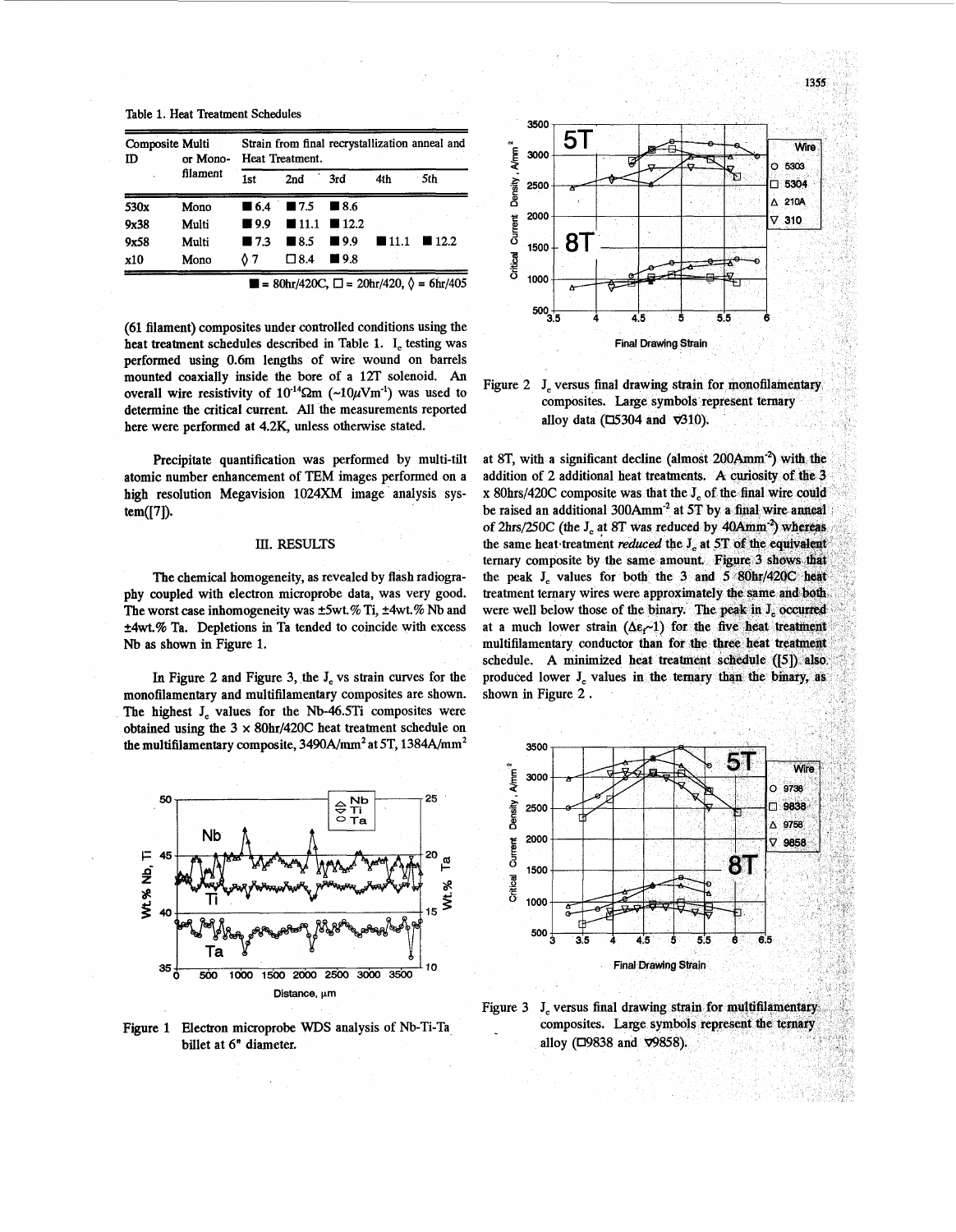| Composite     | Alloy, $wt$ .% | <b>Heat Treatment Conditions</b> |               | <b>Strain Before</b>        | Volume % | Mean $\alpha$ -Ti | Mean $\alpha$ -Ti |
|---------------|----------------|----------------------------------|---------------|-----------------------------|----------|-------------------|-------------------|
|               |                | Time, hr                         | Temp., C      | Heat Treatment $\alpha$ -Ti |          | $CSA$ , $nm2$     | diam.*, nm        |
| 9738          | 46.5           | $3 \times 80$                    | 420           | 9.9                         | 21       | 15500             | 140               |
| 9758          | 46.5           | $5 \times 80$                    | 420           | 7.6                         | 24       | 29660             | 194               |
| 9838          | 44Ti15Ta       | $3 \times 80$                    | 420           | 9.9                         | 25       | 32300             | 203               |
| 9858          | 44Ti15Ta       | $5 \times 80$                    | 420           | 7.6                         | 27       | 20870             | 163               |
| <b>UW210B</b> | 46.5           | 6, 20, 80                        | 405, 420, 420 | 7                           | 20       | 23630             | 173               |
| <b>UW310</b>  | 44Ti15Ta       | 6, 20, 80                        | 405, 420, 420 | 7                           | 21       | 10540             | 116               |

Table 2. **TEM** Analysis of  $\alpha$ -Ti Dimensions and Volume for Transverse Cross-Sections.

\* = calculated from the **CSA** assuming a circular cross-section.

In the 5304 monofilament, which received its initial heat treatment at a prestrain of 6.4, some Widmanstätten  $\alpha$ -Ti was observed. This compares with a prestrain of 4.5-5 required to suppress the deleterious Widmanstätten  $\alpha$ -Ti precipitate morphology in Nb-46.5wt.%Ti([8]).

Significantly more precipitate was produced for each heat treatment schedule in the ternary than for the binary (Table 2). The lower strain to peak J, in the five heat treatment ternary composite coincides with a relatively small precipitates. However, the mean  $\alpha$ -Ti transverse cross sectional area, CSA, for the three heat treatment multifilamentary binary composite is -50% that of the ternary. Thus the lowered final strain to peak **J,** in the five heat treatment material cannot be entirely attributed to precipitate size. In fact, there was no consistent trend in precipitate size with alloy or heat treatment. EDS indicated that there was less than  $5wt \mathcal{N}Ta(2at \mathcal{N})$  in the  $\alpha$ -Ti, the Ta staying in the  $\beta$  matrix. The opposite was found for ternary additions of Zr([9]).

### IV. DISCUSSION

Despite the reduction in wt.%Ti from 46.5wt.%Ti in the binary to 44.4wt.%Ti in the ternary, the volume %  $\alpha$ -Ti was increased for all of the heat treatments (ranging from very aggressive to minimized). However, the use of weight  $%$  is misleading, as the atomic % of Ti rises from 62.8%Ti to 64.2%Ti. However, the increased volume % of  $\alpha$ -Ti in the ternary was not sufficient *to* raise the J, at 4.2K above the binary alloy and the J, values were typically 6-10% less in the ternary than in the binary. This result is unexplained.

How then can the J<sub>c</sub> of the ternary be improved? Reviewing the factors important to raising  $J_c$  outlined in the introduction:

- 1. High homogeneity Nb-Ti-Ta ingots were been produced. This material yields higher **J,** than earlier inhomogeneous composites([3]).
- **2.** Filament sausaging can be controlled by the use of good diffusion barriers, just as in binary Nb-Ti. All the composites fabricated here had high n-values. This result

emphasizes the unexpected failure of the 5 heat treatment sample to have higher J, than the three heat treatment sample. Copper poisoning of the near barrier region, ([10]), seems ruled out by the large filament diameters  $(50 \mu m)$  of the 61 filament composites.

- $\mathbf{3}$ The large prestrain 6.47 required to suppress the deleterious  $\omega$  phase and Widmanstätten  $\alpha$ -Ti morphology is disappointing. Even if comparing the ternary to a binary of the same atomic % Ti (Nb-48wt.%Ti), a prestrain of only  $\sim$  5.5 would be required ([11]). Unfortunately, restrains greater than 5 are difficult to incorporate into the restricted strain space of commercial practice.
- $\boldsymbol{\Delta}$ The response of the ternary to multiple heat treatment is similar to the binary, although the ternary alloy produces  $-10\%$  more precipitate for the same heat treatment schedule.



Figure 4 2K and  $4.2K H_{c2}$  surfaces for Nb-Ti-Ta calculated from the data of Hawksworth and Larbalestier  $\triangle$ ([2]) and Muller  $\triangle$ ([12]) using an inverse distance weighting algorithm.